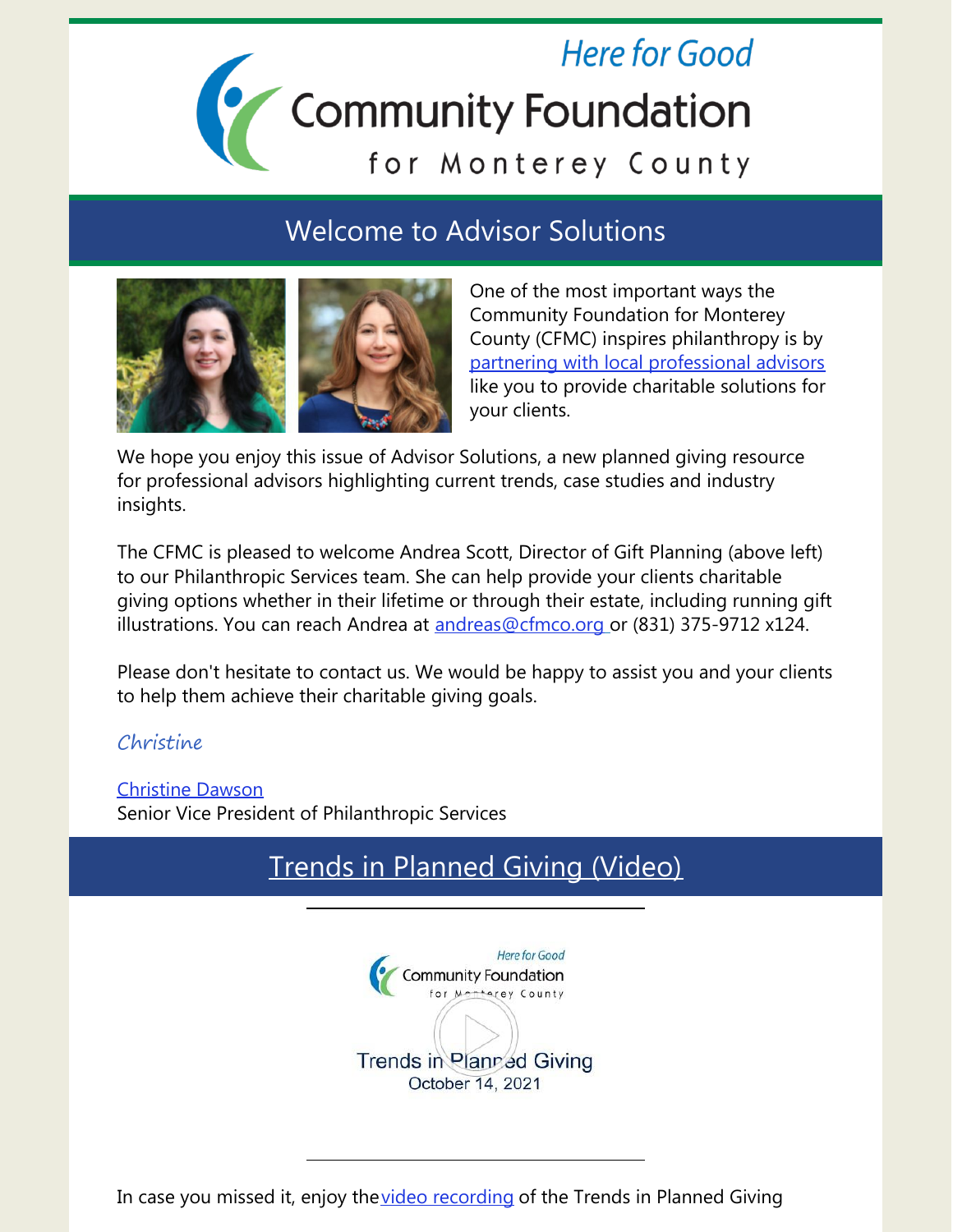presentation on October 14. The video features an update on the CFMC with Dan Baldwin President/CEO. Michael J. Jones, Thompson Jones LLP, covers IRA planning after the SECURE Act and the program concludes with an update on pending legislation affecting donor advised funds (ACE Act).

> [Planned](https://youtu.be/vTkyE_-cJ4s) Giving VIdeo

#### Life [Income](https://legacy.cfmco.org/resources/additional-information-advisors/helping-your-clients-get-paid-give) Gifts (CRTs and CGAs)



[A](https://legacy.cfmco.org/resources/additional-information-advisors/helping-your-clients-get-paid-give) life [income](https://legacy.cfmco.org/resources/additional-information-advisors/helping-your-clients-get-paid-give) gift is a great option for those clients that want to make a difference while also ensuring they have a reliable income. These gifts can provide payments to the donor or others for one or more lifetimes. Here, we describe two options, Charitable [Remainder](https://legacy.cfmco.org/plan-your-legacy/planned-giving-options/life-income-gifts/charitable-remainder-trust) Trusts (CRTs) and Charitable Gift Annuities (CGAs) that may be a sound choice for your clients.

#### Life [Income](https://legacy.cfmco.org/resources/additional-information-advisors/helping-your-clients-get-paid-give) Gifts

#### Tax Implications of the [Infrastructure](https://info.pgcalc.com/tax-implications-of-the-infrastructure-bills?utm_campaign=eRate 2021&utm_medium=email&_hsmi=172124034&_hsenc=p2ANqtz-9P39WwJ7a2iuzGXfzLPBPnq12W2pKaqazMnBe9ATvHbhdrFNuaHNax7g6yOpudX6hmb7m64DSKZpEDbhSR7oQC2dcDAw&utm_content=172124034&utm_source=hs_email) Bills **:** Keep Calm and [Carry](https://info.pgcalc.com/tax-implications-of-the-infrastructure-bills?utm_campaign=eRate 2021&utm_medium=email&_hsmi=172124034&_hsenc=p2ANqtz-9P39WwJ7a2iuzGXfzLPBPnq12W2pKaqazMnBe9ATvHbhdrFNuaHNax7g6yOpudX6hmb7m64DSKZpEDbhSR7oQC2dcDAw&utm_content=172124034&utm_source=hs_email) On

*"Whatever the future may bring, we know that donors are motivated to give by their passion for the organization's mission. Even if tax changes and the political debate discourage some donors, good gift planning can help maintain and even increase the quality and quantity of their giving." - Craig Wruck*

In this blog, Craig Wruck breaks down potential implications of the "Bipartisan Bill" – Infrastructure Investment & Jobs Act (HR 3684) and the "Reconciliation Bill" – Build Back Better Act (HR 5376). In addition to trillions of dollars in additional infrastructure items, as well as social programs and expansions of health care, the Reconciliation Bill includes several provisions of particular interest to charitable gift planners. *[Read](https://info.pgcalc.com/tax-implications-of-the-infrastructure-bills?utm_campaign=eRate 2021&utm_medium=email&_hsmi=172124034&_hsenc=p2ANqtz-9P39WwJ7a2iuzGXfzLPBPnq12W2pKaqazMnBe9ATvHbhdrFNuaHNax7g6yOpudX6hmb7m64DSKZpEDbhSR7oQC2dcDAw&utm_content=172124034&utm_source=hs_email) more (by Craig Wruck, courtesy PG Calc)*

Tax [Implications](https://info.pgcalc.com/tax-implications-of-the-infrastructure-bills?utm_campaign=eRate 2021&utm_medium=email&_hsmi=172124034&_hsenc=p2ANqtz-9P39WwJ7a2iuzGXfzLPBPnq12W2pKaqazMnBe9ATvHbhdrFNuaHNax7g6yOpudX6hmb7m64DSKZpEDbhSR7oQC2dcDAw&utm_content=172124034&utm_source=hs_email)

#### Legacy [Newsletter](https://www.cfmco.org/legacy-newsletter-2021/)

Our latest issue of our"Leaving a Legacy" [newsletter](https://www.cfmco.org/wp-content/uploads/2021/10/Legacy-news-Fall2021-FINAL.pdf) introduces [Jean](https://www.cfmco.org/jean-duff-growing-giving/) Duff, who first came to the CFMC in 2014 to establish a donor advised fund, but has since helped maximize her giving through a [Charitable](http://www.cfmco.org/cga) Gift Annuity. She established the CGA to benefit a dear friend with income for life and the remainder will go to Jean's